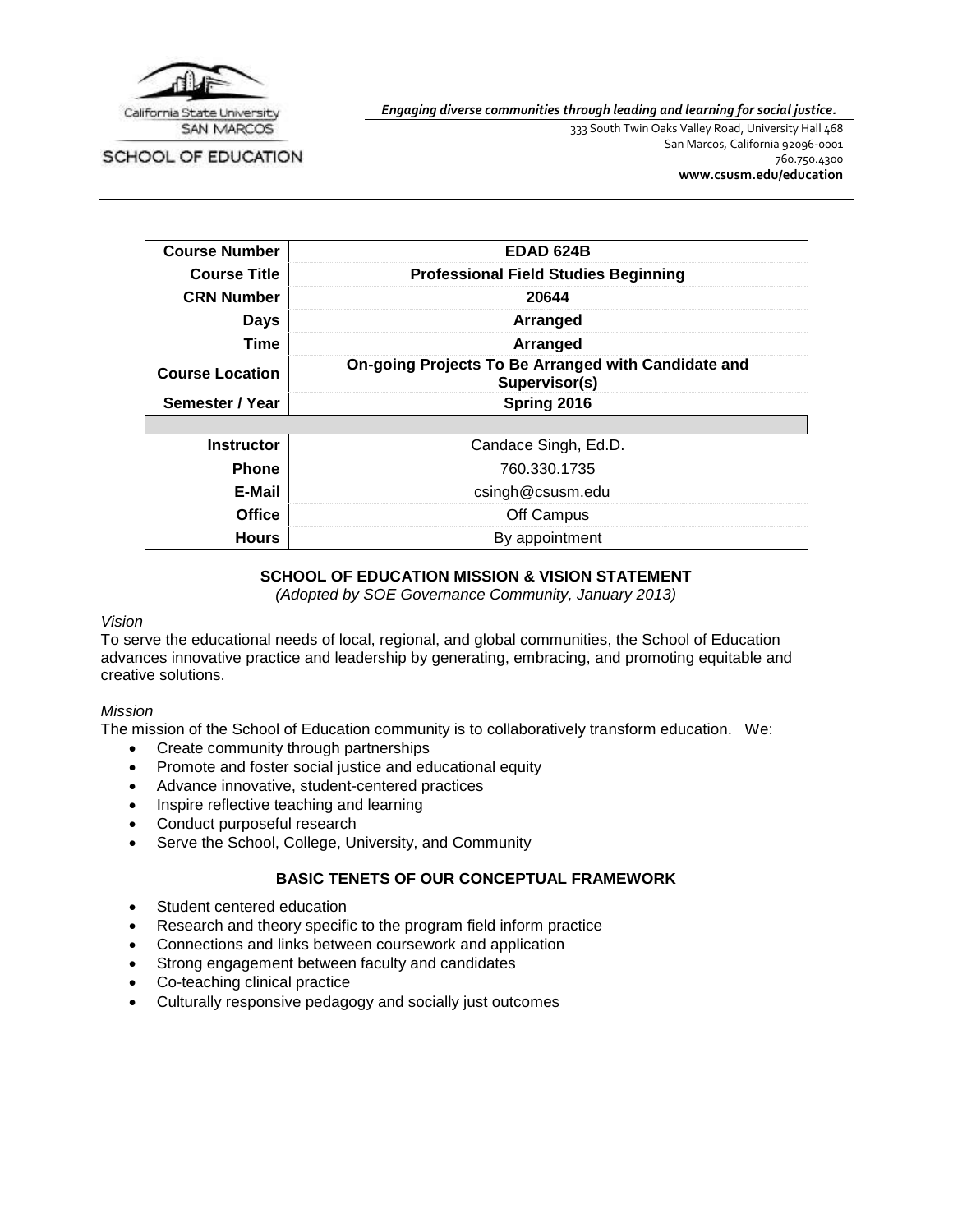### **COURSE DESCRIPTION**

This course provides students with basic on-site experiences appropriate to an entry-level administrator. Students will work closely with an on-site administrator and University instructional supervisor in the development and implementation of a plan for field experiences including basic preliminary administrative functions. Students will develop a paper, project, or other product, collaboratively agreed upon with the supervisory team, which integrates learning from the fieldwork and which will be used by the cooperating site.

*Graded Credit/ No Credit*

### **Course Prerequisites**

Progression through the Program

### **Course Objectives**

Students will design and complete leadership projects aligned with Leadership Standards and Course Objectives in current semester. Students will engage in leadership roles that demonstrate their knowledge and skills in working with adults to achieve outcomes and make progress toward standards.

#### **Unique Course Requirements**

Students will engage in a minimum of 15 hours (equivalent of 1 unit) in planning and implementing the leadership project.

### **Credit Hour Policy Statement**

Per university policy, this course is two hours outside of classroom each week for each unit of credit engaged in learning.

#### **Required Texts**

None

# **STUDENT LEARNING OUTCOMES**

The course objectives, assignments, and assessments have been aligned with the CCTC standards for a California Preliminary Administrative Services Credential. This course is designed to help teachers seek skills, knowledge, and attitudes necessary to assist schools and district in implementing effective programs for all students. The successful candidate will be able to merge theory and practice in order to realize a comprehensive and extensive educational program for all students. Candidates will be required to formally match alignment with the following Leadership Standards in this course:

### **Program Standard 12: Nature of Field Experiences**

In the administrator services preparation program, candidates participate in practical field experiences that are designed to facilitate the application of theoretical concepts in authentic settings. Each candidate is introduced to the major duties and responsibilities authorized by the administrative services credential as articulated in the Performance Expectations (Appendix B).

Field experiences include a variety of diverse and realistic settings both in the day-to-day functions of administrators and in long-term policy design and implementation.

Other standards may also apply as aligned with Courses EDAD 616B and EDAD 620.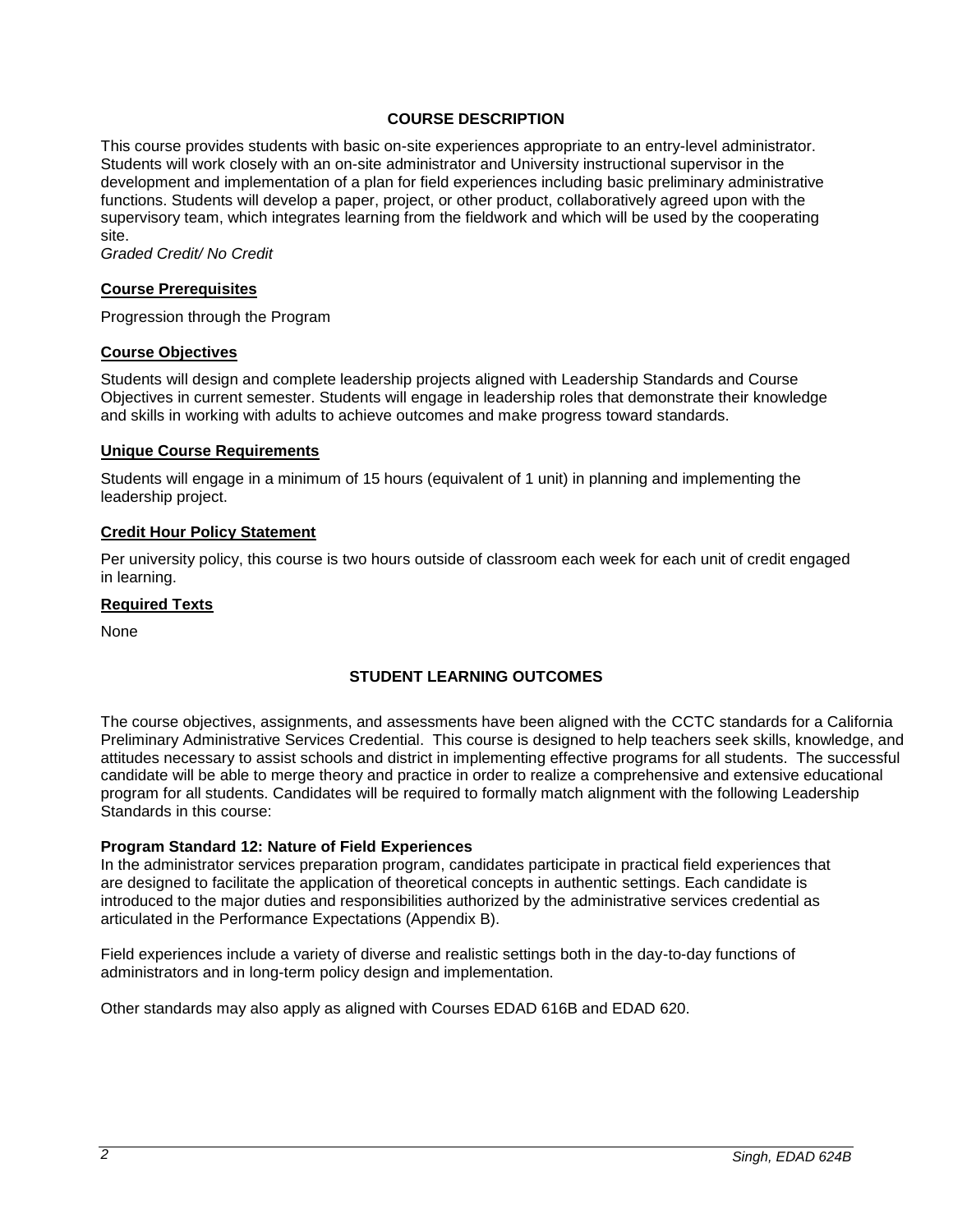# **GENERAL CONSIDERATIONS**

# **Assessment of Professional Dispositions**

Assessing a candidate's dispositions within a professional preparation program is recognition that teaching and working with learners of all ages requires not only specific content knowledge and pedagogical skills, but positive attitudes about multiple dimensions of the profession. The School of Education has identified six dispositions – social justice and equity, collaboration, critical thinking, professional ethics, reflective teaching and learning, and life-long learning—and developed an assessment rubric. For each dispositional element, there are three levels of performance - *unacceptable*, *initial target*, and *advanced target*. The description and rubric for the three levels of performance offer measurable behaviors and examples.

The assessment is designed to provide candidates with ongoing feedback for their growth in professional dispositions and includes a self-assessment by the candidate. The dispositions and rubric are presented, explained and assessed in one or more designated courses in each program as well as in clinical practice. Based upon assessment feedback candidates will compose a reflection that becomes part of the candidate's Teaching Performance Expectation portfolio. Candidates are expected to meet the level of *initial target* during the program.

# **School of Education Attendance Policy**

Due to the dynamic and interactive nature of courses in the School of Education, all candidates are expected to attend all classes and participate actively. At a minimum, candidates must attend more than 80% of class time, or s/he may not receive a passing grade for the course at the discretion of the instructor. Individual instructors may adopt more stringent attendance requirements. Should the candidate have extenuating circumstances, s/he should contact the instructor as soon as possible. *(Adopted by the COE Governance Community, December, 1997).*

# **Students with Disabilities Requiring Reasonable Accommodations**

Candidates with disabilities who require reasonable accommodations must be approved for services by providing appropriate and recent documentation to the Office of Disable Student Services (DSS). This office is located in Craven Hall 4300, and can be contacted by phone at (760) 750-4905, or TTY (760) 750-4909. Candidates authorized by DSS to receive reasonable accommodations should meet with their instructor during office hours or, in order to ensure confidentiality, in a more private setting.

# **All University Writing Requirement**

Students must prepare written Proposal and Reports about their Projects. The Reports require narrative style reflections on their learning experiences. These written proposals and reports meet the university writing requirements of at least 2500 words.

# **CSUSM Academic Honesty Policy**

Students will be expected to adhere to standards of academic honesty and integrity, as outlined in the Student Academic Honesty Policy. All assignments must be original work, clear and error-free. All ideas/material that are borrowed from other sources must have appropriate references to the original sources. Any quoted material should give credit to the source and be punctuated accordingly.

Academic Honesty and Integrity: Students are responsible for honest completion and representation of their work. Your course catalog details the ethical standards and penalties for infractions. There will be zero tolerance for infractions. If you believe there has been an infraction by someone in the class, please bring it to the instructor's attention. The instructor reserves the right to discipline any student for academic dishonesty, in accordance with the general rules and regulations of the university. Disciplinary action may include the lowering of grades and/or the assignment of a failing grade for an exam, assignment, or the class as a whole.

Incidents of Academic Dishonesty will be reported to the Dean of Students. Sanctions at the University level may include suspension or expulsion from the University.